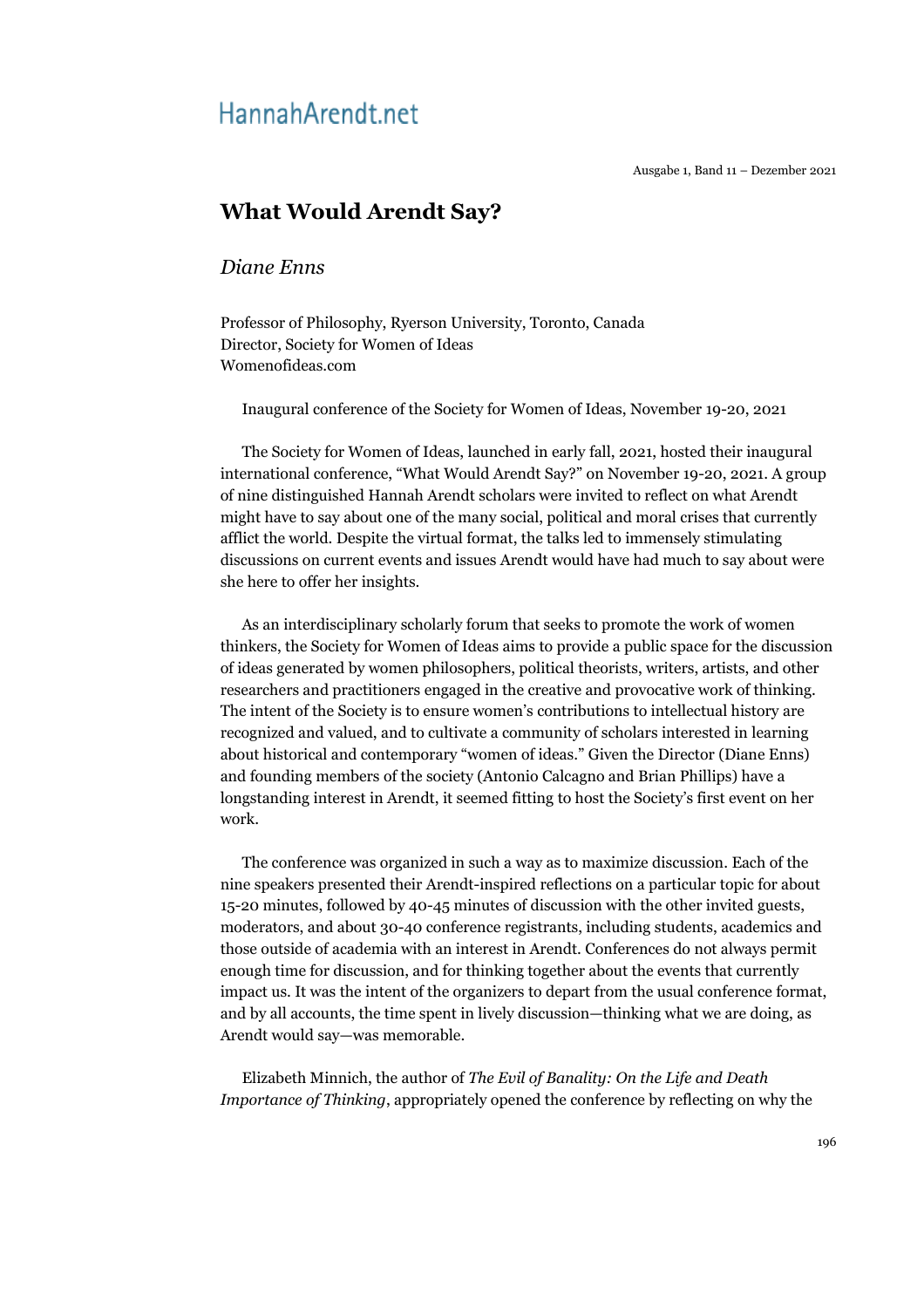consequences of thoughtlessness are so dangerous, and abundantly evident in our contemporary world. Throughout the two day conference, we returned to the necessity of thinking as the condition for understanding and meaningfulness, and for preventing the worst that humankind is capable of.

Andrew Schaap (University of Exeter) and Serena Parekh (Northeastern University) spoke of different aspects of the ongoing global refugee, migrant, and deportation crises, and the need for a more nuanced understanding of the contemporary complexities these crises have generated since Arendt wrote on statelessness.

Linda Zerilli (University of Chicago) and Joshua Livingstone (Queen's University) focused their respective sessions on truth and lies and the relevance of Arendt's work for understanding the political implications of their distinction. Zerilli discussed "post truth" as a picture that holds democratic theory captive to inherited conceptions of politics that Arendt would have us question. Livingstone's concern was the rise of social media, with its rampant lies and conspiracy theories that demonstrate the loss of authority Arendt warns could lead to instability and new totalitarian movements.

Susannah Young-ah Gottlieb (Northwestern University) presented an eloquent reading of Arendt's "We Refugees," an essay Gottlieb calls "an unclassifiable piece of writing" that is neither a call to action nor a scholarly analysis of the plight of refugees, but a compelling piece that is essential to understanding a basic feature of Arendt's work.

Marieke Borren (Open University, Netherlands) initiated a discussion of the current pandemic in her reflections on Arendt's account of human dignity. Borren argued that implicit in Arendt's analyses of the globalizing force of European imperialism, migration, and weapons of mass destruction, was a notion of human dignity informed by a protonormative commitment to the world that human beings share. We are bound by a "negative solidarity" that confronts us with new burdens and responsibilities.

Hannah LaGrand (McMaster University) contributed an inspiring defense of the private, drawing from Arendt's description of the richness and depth of the hidden, overlooked, and unproductive dimension of life—a dimension currently threatened by excessive demands for productivity, and easily accessed tools of publicity.

Shmuel Lederman (University of Haifa; Open University of Israel) discussed the relevance of Arendt's vision of a radically participatory council democracy for our widespread contemporary disillusionment with representative democracy. He noted the centrality of this vision to Arendt's understanding of the political, and its anticipation of the anxieties and hopes of some of the most important social movements of our time.

The organizers of "What Would Arendt Say?"—Diane Enns (Ryerson University), Antonio Calcagno (University of King's College at Western University), and Brian Phillips (Independent Scholar), were thrilled to spend two days in discussions with such dynamic,